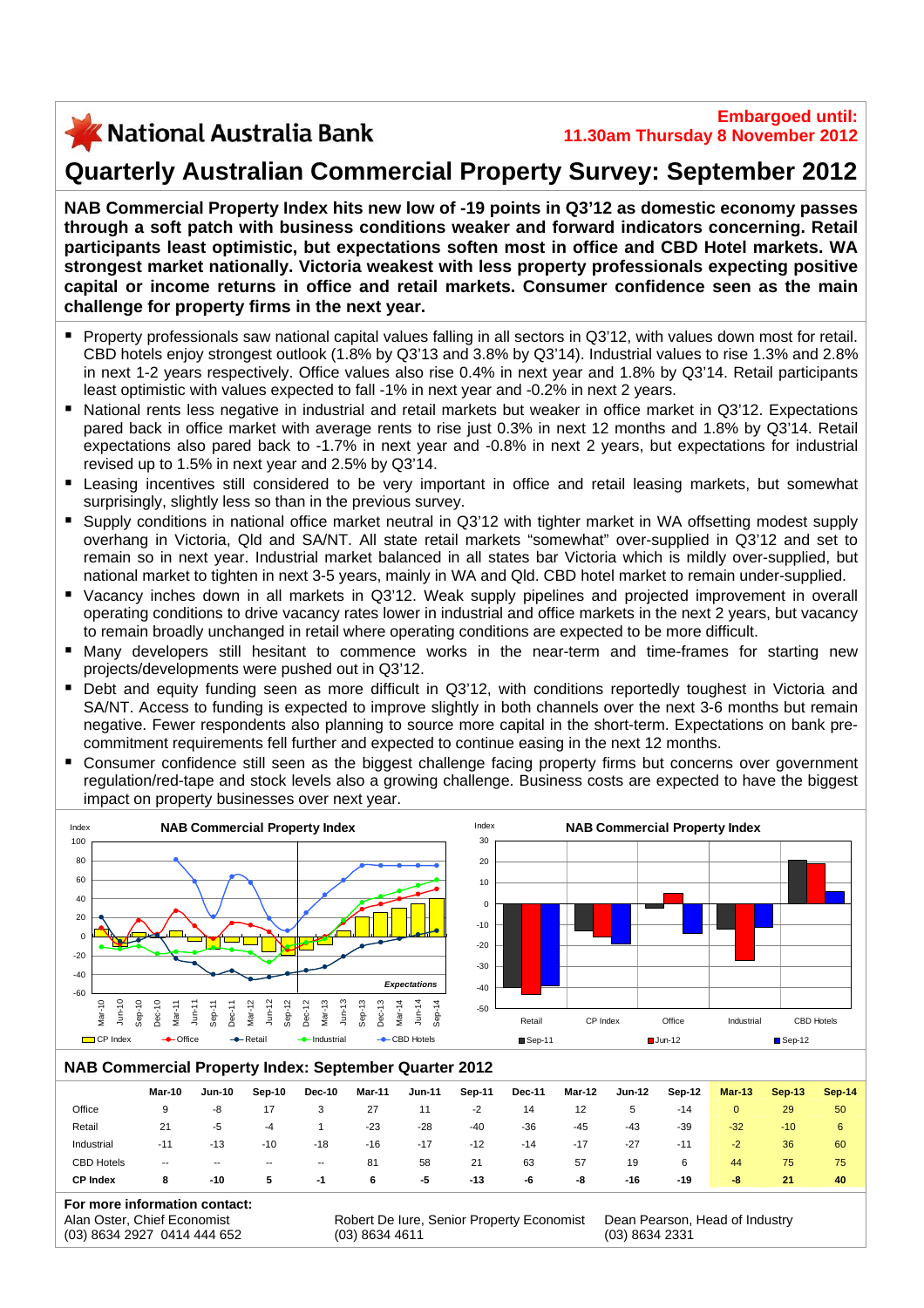## **Commercial Property Overview**

The NAB Commercial Property Index fell to a new low of -19 points in the September quarter (-16 points in Q2'12) as the Australian economy passes through a soft patch with business conditions weaker and forward indicators concerning.

Participants in the retail property segment are still the least optimistic, although NAB's Retail Property Index rose slightly for the second straight quarter to -39 points (-43 points in Q1'12). Despite several cuts to borrowing rates, discretionary spending and consumer spending are still quite weak.

The NAB Industrial Property Index bounced back to -11 points in Q3'12, up from a record low of -27 points in Q2'12. While domestic manufacturers continue to face significant challenges, some segments of the industrial property market, especially warehousing and logistics requirements, are reportedly faring much better.

#### *NAB Commercial Property Index falls to a new low in Q3'12 on softer expectations in office and CBD hotel sectors*



In contrast, survey participants were much less bullish about prospects for office property, with fewer reporting growth in capital values or rents in Q3'12. As a result, the NAB Office Property Index slipped to -14 points - its first negative reading since Q3'11. It seems that the deterioration in business conditions seen in NAB's latest Business Surveys may also be weighing on sentiment in the office property market.

Survey respondents in the CBD hotel sector are still the most optimistic overall. However, fewer respondents saw capital values rising during in Q3'12 despite rising occupancy rates and continued room rate and revPAR growth. As a result, the NAB CBD Hotel Index fell to +6 points in the September quarter, down from +19 points in Q2'12.

The Australian economy remains in a soft patch at present, with falling income growth from lower commodity prices, the high AUD and fiscal tightening (both state and federal) likely to continue to weigh on activity in coming months and quarters. NAB's Business Survey is highlighting this both via lower activity results and very weak forward orders. Against this, we have lowered our Australian GDP forecasts for 2013 to 2.5%.

We suspect the weaker economic outlook may also underlie our latest commercial property survey results, with fewer respondents expecting capital values or rents to grow in the next 1-2 years. Consequently, the NAB Commercial Property Index is expected to remain negative until mid-2013, before rising to +21 points in Q3'13 and +40 points in Q3'14.

WA is still identified by survey respondents as the strongest commercial property market nationally, although the state index slipped to +3 points in Q3'12 (+19 points in Q2'12). Victoria (-36 points) and Queensland (-26 points) were the most downbeat states. SA/NT was the big improver, but it is also the most volatile state.

WA (+43 points) is expected to remain one of the strongest performing state markets going forward, but it will also be joined by NSW (+44 points), Queensland (+39 points) and SA/NT (+39 points) by Q3'14.

Victoria (+25 points) is expected to under-perform the national average, with weaker state economic conditions driving higher levels of pessimism, especially in the state's retail and industrial property markets.

#### *Forward expectations downbeat*



#### *WA the strongest state now; NSW & Qld to catch up by 2014; Victoria to lag*

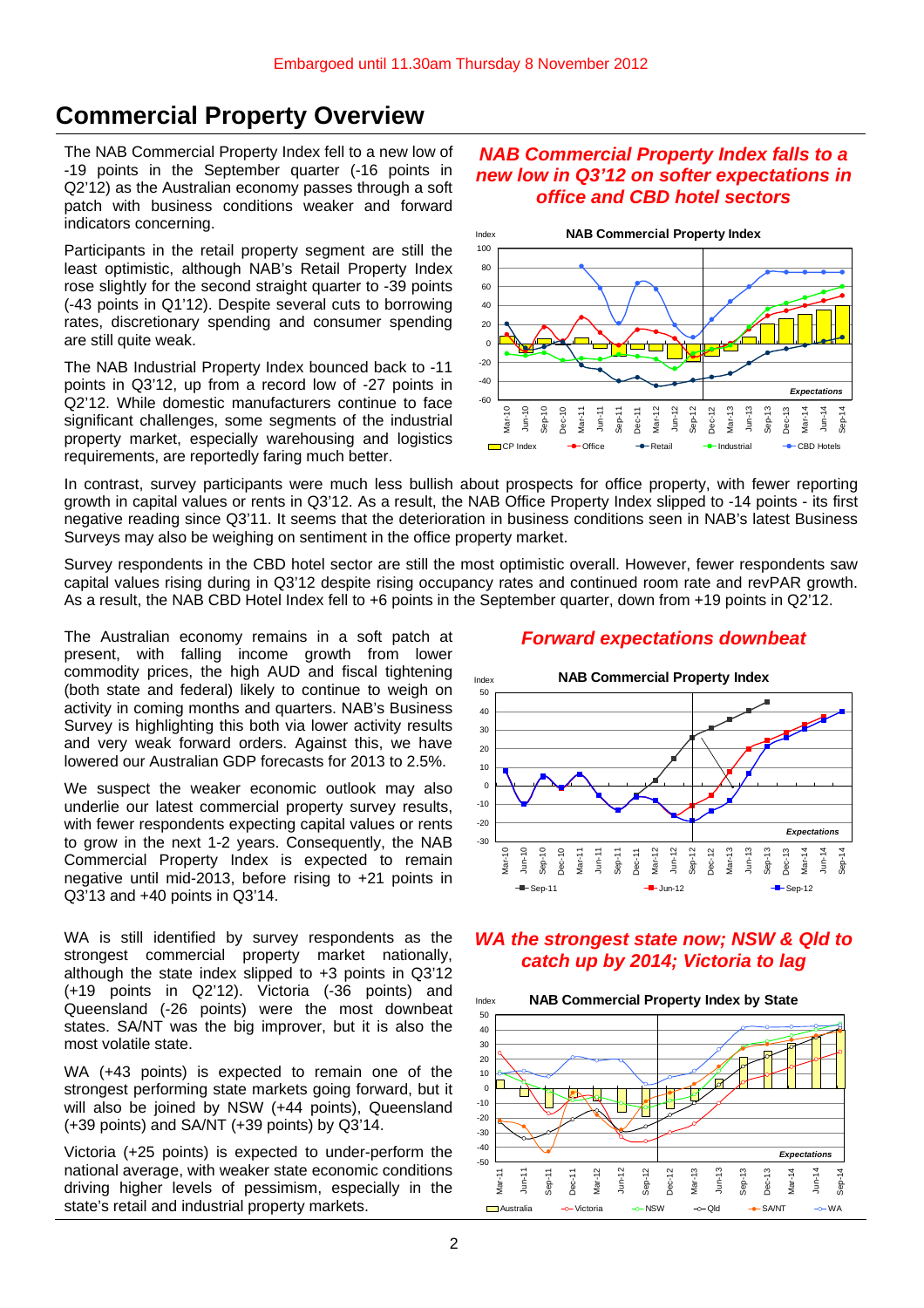Survey respondents continue to identify retail as the most difficult commercial property market segment. However, the NAB Retail Property Index retreated mildly for the second consecutive quarter to -39 points in Q3'12 (-43 points in Q2'12).

Despite recent cuts in official interest rates, the overall story remains difficult for retailers, with trading conditions and profitability in this sector the worst of all industries. At the same time, consumer sentiment remains well below its long-term average, while challenging conditions have seen a number of retail businesses placed into administration.

With few signs of a imminent turnaround on the horizon, confidence surrounding the outlook for retail property remains subdued - but no worse than in June - with the NAB Retail Property Index expected to rise to just +6 points by September 2014.

Expectations for capital values and rents in the retail property market remain very weak in all states. Victoria (-56 points) was the least optimistic state for retail property in Q3'12, followed by Queensland (-42 points). SA/NT (-17 points) was the most optimistic state, but from a small sample size.

Expectations for capital values and rents are however, expected to improve in all states in the next year, led by WA (+33 points) and SA/NT (33 points). Victoria (-41 points) is by far the least optimistic state, with the state index also negative in NSW (-10 points).

By Q3'14, Victoria (-22 points) is the only state with a negative index, with survey respondents likely reacting to the slowdown in Victorian economic growth and soft outlook for the state economy. In WA (+33 points), where faster state growth is being fuelled by mining sector activity, retail property is expected to out-perform.

Survey participants were less pessimistic with regards to industrial property in Q3'12. The NAB Industrial Property Index rose to -11 points, from a low of -27 points in Q2'12. Forward expectations have also strengthened, with the index to recover in mid-2013 and the subsequent recovery to be stronger than previously anticipated.

The recent pick up in sentiment in the industrial property market may have been influenced by broader trends in manufacturing seen in the latest NAB Business Survey. This also shows conditions in manufacturing improving moderately during the September quarter.

According to our latest survey results, the industrial property market emerges as the best performing property sector after CBD hotels by September 2014. Improved expectations for both capital values and rents underpin a sharp pick in the NAB Industrial Property Index to +36 points by Q3'13 and +60 points by Q3'14.

#### *Conditions in the retail property market are still very difficult and expected to remain so over the next 2 years*



#### *Retail market expectations weak in all states; WA most optimistic state going forward; Victoria the most pessimistic*



#### *Industrial Property Index rises in Q3'12 but still negative; forward expectations much stronger; sector to emerge as one of the best performers by Q4'14*

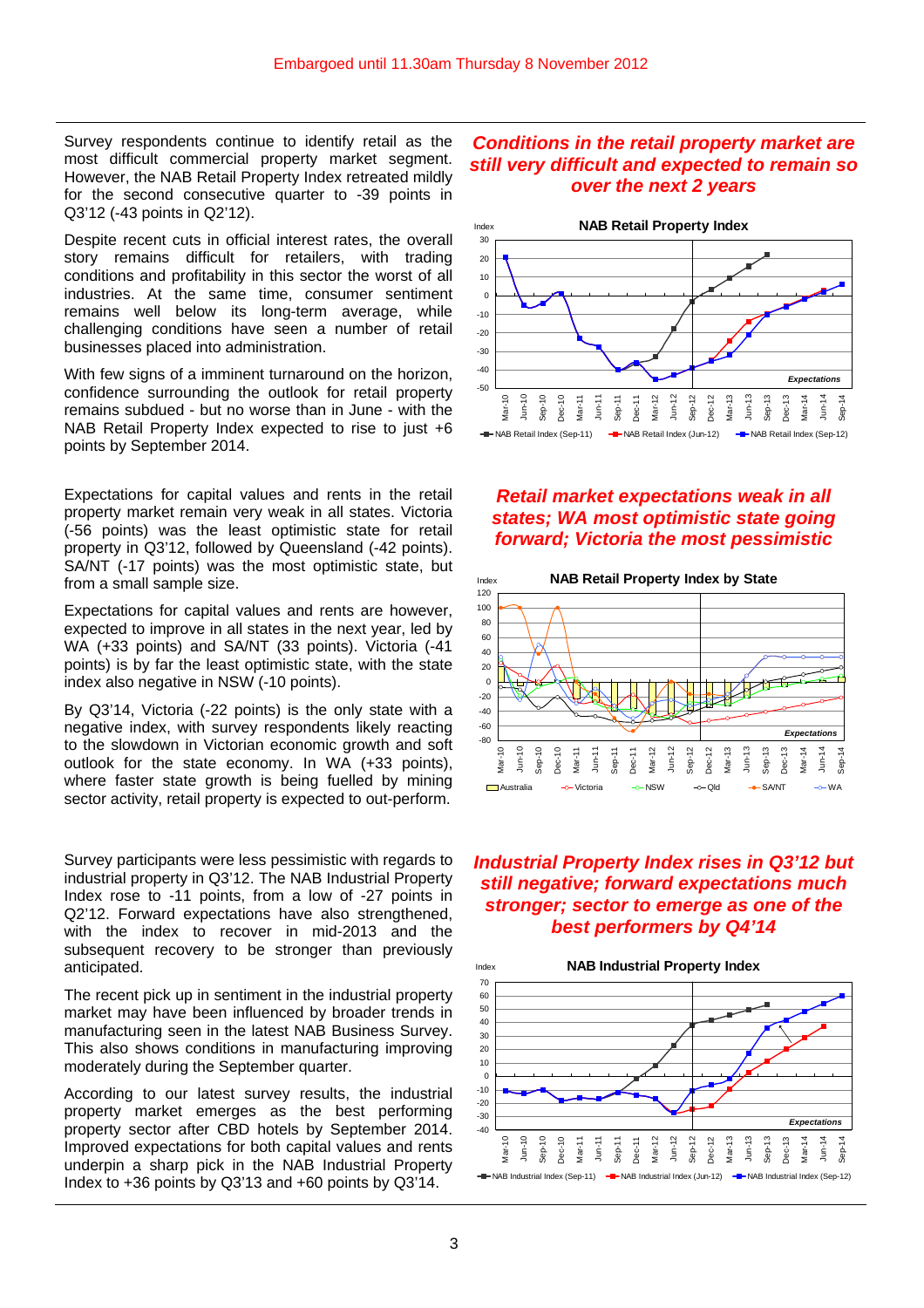There is significant divergence in industrial property market expectations across the states. WA (0 points) and Queensland (0 points) were the most optimistic states in Q3'12 as industrial requirements remain strong due to mining construction and operations.

Expectations improved in Victoria (-56 points), but it is still clearly the weakest state as large parts of the state's manufacturing sector continues to face ongoing structural challenges.

Confidence is expected to return in most states in the next year, led by WA (+56 points), NSW (+50 points) and Queensland (+38 points). Overall expectations remain negative in Victoria, with the state index at -19 points. We exclude SA/NT because of a sample size.

Victoria remains the most pessimistic state in Q3'14, but the state industrial property index is forecast to rise to 0 points. NSW (+77 points), Queensland (+73 points) and WA (+63 points) out-perform.

Our latest survey shows that sentiment in the national Office property market continues to slip. The NAB Office Property Index declined for the third consecutive quarter in September to -14 points (+5 points in Q2'12) and has now moved into negative territory for the first time since the September quarter of 2011.

Business confidence has fallen as the Australian economy remains in a soft patch at present, with falling income growth from lower commodity prices. The situation is also less clear in the emerging markets where it looks quite likely that the softening in growth has continued.

These uncertainties appear to be weighing on office market confidence, with expectations for capital values and rental growth waning. Against this background, NAB's Office Property Index is now forecast to rise to +29 points by September 2013 and +50 points by September 2014.

WA is still the most optimistic state for office property. But, the state office index slipped to +33 points in Q3'12 (+75 points in Q2'12) as the downgraded outlook to global minerals and energy demand may be starting to weigh on sentiment in Australia's largest mining state.

Queensland was the most pessimistic state with the state index falling to -38 points (-17 points in Q2'12) amid reports tenant demand has been easing since mid-2012 due to the slowing resources sector, particularly coal producers, general cost cutting by major corporates and the state government downsizing.

Victoria is the most optimistic state with regards to office property, with the state office index expected to rise to +63 points by Q3'14. SA/NT (+60 points) is the next best state, followed by the mining states of WA (+50 points) and Queensland (+46 points). NSW (+44 points) is the least optimistic state for office property, possibly reflecting subdued leasing activity and media reports of downsizing in global investment banks.

#### *Significant divergence in industrial property market expectations across states; WA the best performing state; Victoria the most pessimistic*



### *Office Property Index continues to slip and has now moved into negative territory for the first time since Q3'11; forward expectations also pared back*



#### *WA still the most optimistic state with regards to office property; Victoria and SA/NT the big improvers moving forward; NSW to lag*

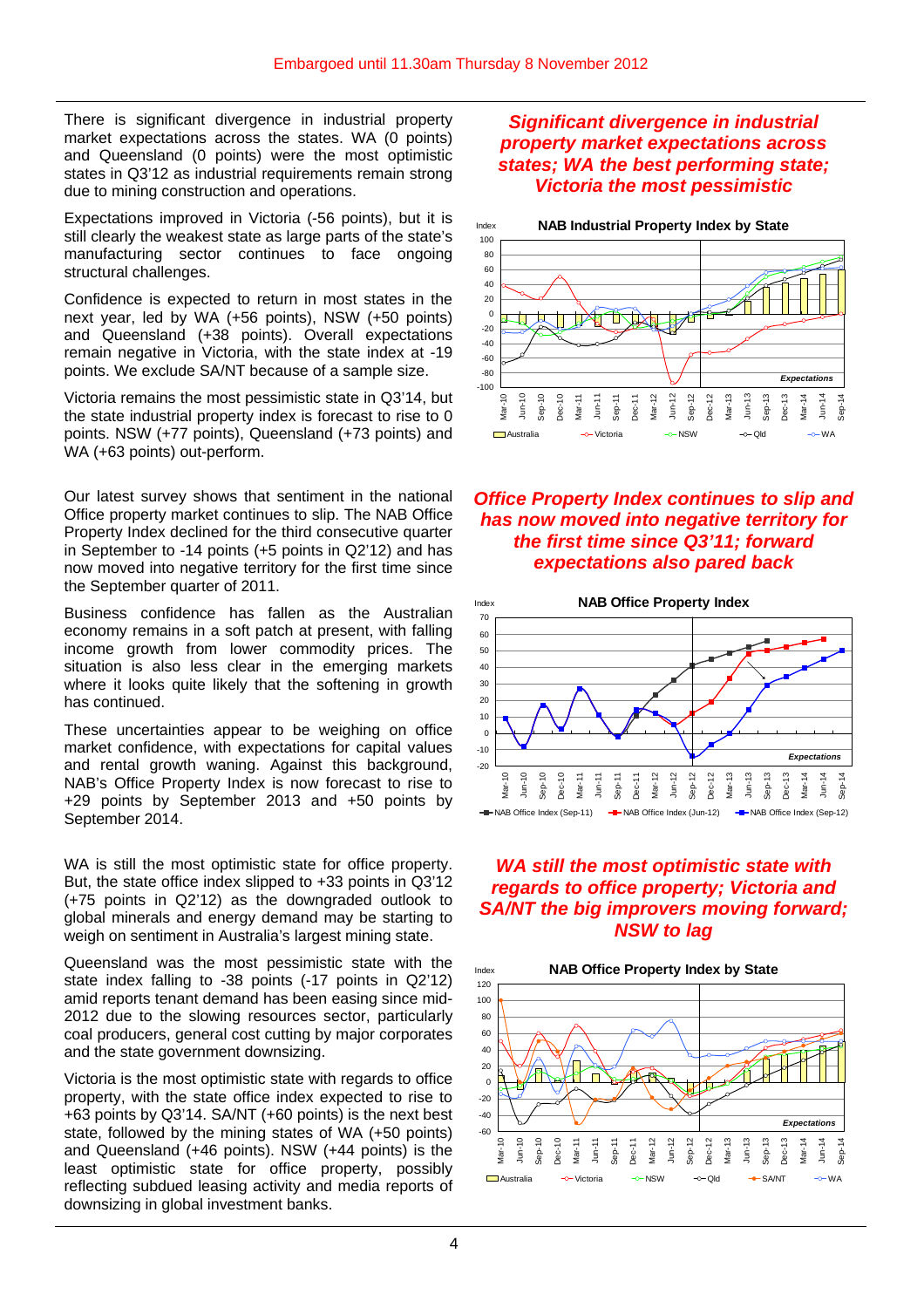NAB's CBD Hotel Index also slipped further to +6 points in Q3'12, from +19 in Q2'12 and +57 points in Q1'12, mainly due to weaker capital value expectations. However, overall expectations are still above the commercial property market average and survey participants in the CBD Hotel sector remain the most optimistic in the commercial property space.

The out-performance of CBD hotel property continues to be driven by relatively high occupancy and solid demand from business travellers, which continues outstripping the growth in new supply.

Forward expectations in the CBD hotel market have strengthened relative to our last survey. With supply shortages persisting in key CBD markets and growing demand for CBD hotel rooms from corporate, domestic and international travellers, long-term expectations for capital growth and room rates are positive. This underpins an increase in NAB's CBD Hotel Index to +75 points by September 2014.

While property market confidence has waned in the September quarter, there was a wide variance of opinion among our survey respondents as to where each market was in the cycle.

In the office market, 25% said that the market was already recovering. However, 32% believe that the market will not recover until the second half of 2013, while 16% see it starting in the first half of next year.

Industrial market participants appear most confident, with 32% of respondents believing that the market is already recovering. However, 34% also believe that a recovery will commence in Q2 and Q3 of 2013.

Confidence has been hardest hit in the retail sector, where just 10% believe that a recovery has already started. Around 50% believe that a recovery will commence next year, with 29% expecting it start in the second half of the year.

Average capital value expectations were negative in all property sub-sectors in Q3'12. Capital values fell most for retail property, although the pace of decline slowed to -1.6% (-2.3% in Q2'12). Average capital values for CBD Hotels were down -1.1% (-0.7% in Q2'12), office property fell -0.6% (-0.4% in Q2'12), while industrial capital values fell -0.7% (-2% in Q2'12).

CBD Hotels enjoy the strongest outlook, with values tipped to rise by 1.8% by Q3'13 and 3.6% by Q3'14, with expectations stronger than those observed in our last survey.

Industrial capital values are forecast to rise by 1.3% and 2.8% in the next 1-2 years respectively. Capital values for office property are also expected to rise by 0.4% over the next year and 1.8% by September 2014. Respondents remain least optimistic in the retail property space, where capital values are expected to fall by -1% in the next year and -0.2% in the next 2 years.

#### *CBD Hotel index slips in Q3'12 but sector still the most optimistic in the commercial property space and expected to remain so going forward*



### *There is a wide variance in opinion among survey respondents as to where each market is in the current cycle*



*Negative growth in capital values reported in all property segments in Q3'12; longterm expectations strongest for CBD hotels; retail expectations still very weak* 

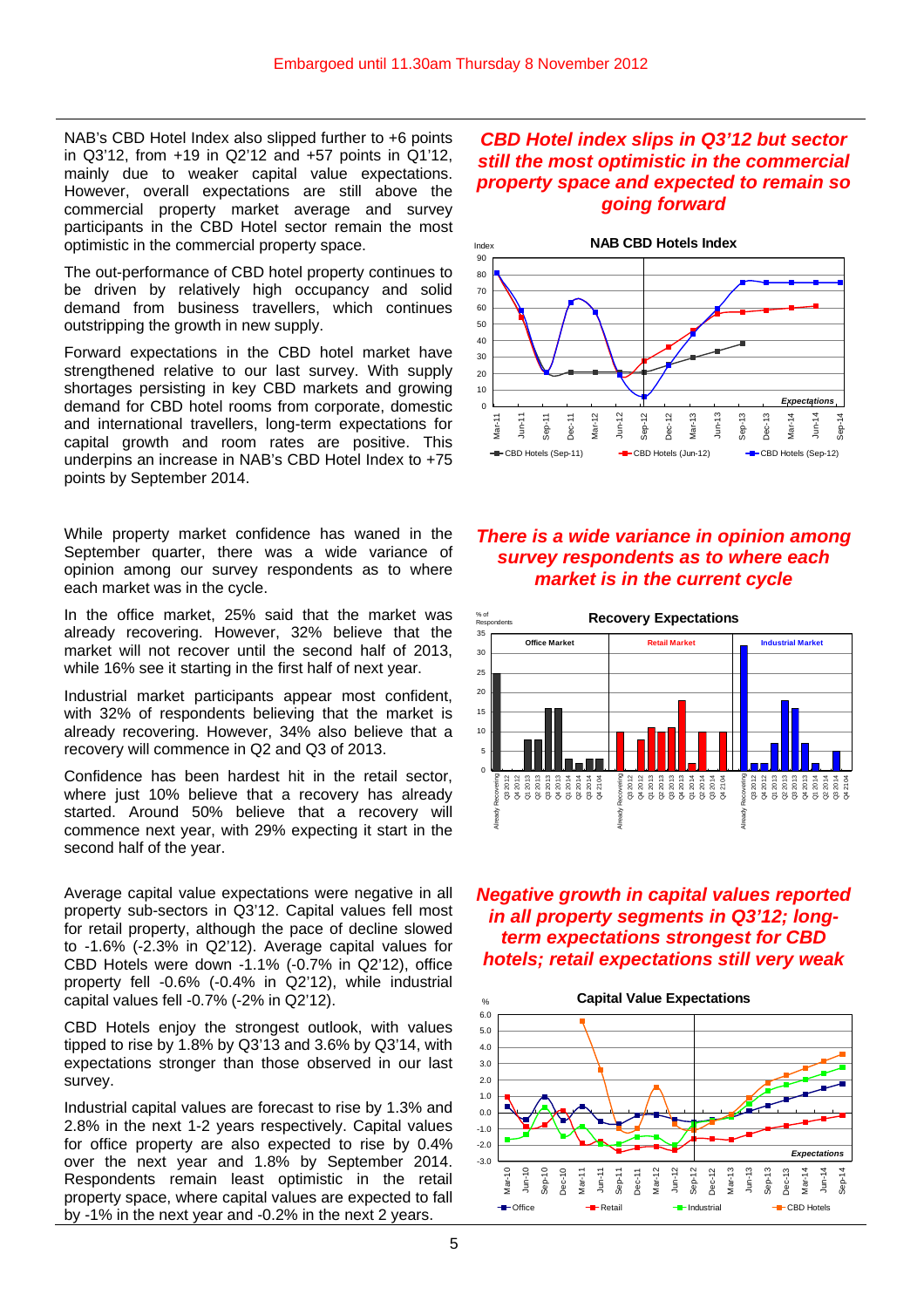#### *Gross rents fall in all markets in Q3'12; outlook more subdued in office and retail markets, but stronger for industrial. Leasing incentives falling in all markets.*



Expectations for gross rental returns remained negative in all property segments in Q3'12. However, they improved in the industrial and retail property markets but weakened in the office market. Average gross rents for industrial property fell -0.4% in Q3'12, following a -1.4% decline in Q2'12 amid subdued supply and steady tenant demand. Retail rents declined -2.1% (-2.5% in Q2'12), with rents falling in all states. Gross rents for office property also fell by -0.7% (-0.3% in Q2'12), with rents falling in all states bar WA and SA/NT.

Forward expectations for rental growth in the office property market were again pared back in September, with average rents now expected to rise by just 0.3% in the next 12 months (1.4% previously), with SA/NT (1.5%) and Victoria (1.1%) leading the way and rental expectations scaled back heavily in WA from 4.4% to 0.9%.

In the retail market, survey respondents were also slightly less optimistic, with average gross rents predicted to fall by -1.7% in the next year (-1.5% predicted previously). Respondents from Queensland (-2.8%) and WA (-2.5%) are least optimistic with regards to rental returns.

In contrast, rental expectations for industrial in the next year were revised up. Rents are now tipped to grow 1.5% in the next year (flat previously), with growth strongest in WA (1.9%) and NSW (1.9%) and weakest in Victoria (flat).

Over the next 2 years, national industrial rents are expected to rise by 2.5% (1.2% previously), with Queensland (3.1%) and NSW (2.8%) the best performing rental markets over this period and Victoria (flat) the weakest. Rental expectations in the national office market were scaled back to 1.8% over the next 2 years (2.7% previously), with Victoria and SA/NT the strongest performing rental markets over this period and Queensland the weakest. Expectations for average national gross rents for retail property over the next 2 years were unchanged at -0.8%.

Rental incentives (e.g. rent free periods etc) were most important in the office leasing market in Q3'12 according to a net balance of 72% of survey respondents, down slightly from 74% in Q2'12. In net balance terms, fewer respondents also considered leasing incentives to be important in the industrial (35%) and retail (61%) markets this quarter, reversing the increases seen in both markets last quarter.

National office supply was "neutral" in Q3'12 as market tightness in WA offset modest supply over-hangs in Victoria, Queensland and SA/NT. The national market is set to remain balanced in the 3-5 years in all states bar Queensland, which will be "somewhat under-supplied".

National and all state retail markets were "somewhat over-supplied" in Q3'12 and are expected to remain so in the next year. Excess supply is however, expected to be worked out of the market in 3-5 years with "neutral" conditions emerging in all states.

The industrial market is currently balanced in all states except Victoria, which is modestly over-supplied. The market is set to tighten in the next 3-5 years, especially in the faster growing states of WA and Queensland.

The CBD hotel market remains under-supplied and this situation is not expected to rectify in the outlook period.

### *Retail over-supplied; industrial undersupplied in 3-5 years; office balanced; CBD hotels shortage to persist*

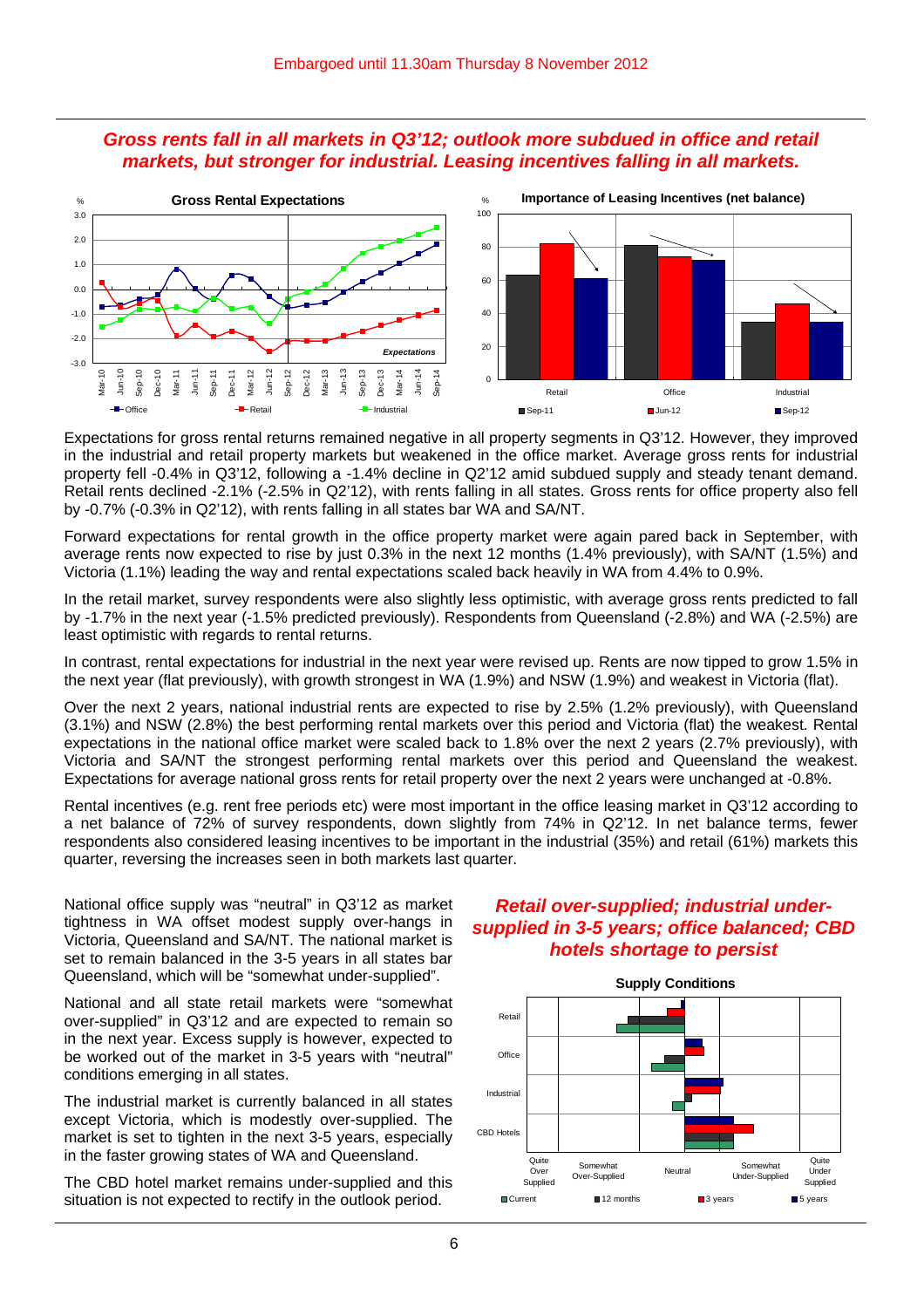Vacancy rates inched down in all property segments in Q3'13. National office market vacancy fell to 6.8% (7% in Q2'12). Despite new supply, the market is very tight in WA (3%) with prime grade properties in high demand.

National vacancy in the industrial property market also declined to 5.5% in Q3'12 (6% in Q2'12). WA (3.6%) is the tightest market amid strong demand and very limited lease stock available.

Despite difficulties facing many retail trade sectors, national retail vacancy eased to 4.9% in Q3'12 (5.6% in Q2'12). However, vacancy rates are much lower in major retail centres compared to other retail formats.

Given weak supply pipelines and a projected pick-up in overall operating conditions, vacancy is expected to fall in office and industrial property markets in the next 2 years, but remain unchanged for retail where operating conditions are expected to be more difficult.

# **New Property Developments**

Survey respondents operating in the property development space are asked when they plan to commence new works. Responses in September indicate that many developers are still hesitant to commence works in the near-term.

According to the survey, the number of respondents planning new developments in the next 0-6 months fell to 39% in the September quarter, down from 47% in the June quarter and 51% in the Q3'11. Developers were most optimistic in WA, where 50% expect to commence new developments in the next 0-6 months, and least optimistic in Queensland (17%).

At the same time, the share of respondents reporting new developments occurring from 6-18 months rose to 40%, from 33% in the previous survey. The number of respondents nominating a longer time fell to 13%, from 15% in the last survey and the share of those who "don't know" rose to 8% 5% (5% in Q2'12).

When asked to nominate which sectors developers were seeking to develop new projects, residential property was the most favoured property type according to 52% of survey respondents. This was up from 49% in our previous survey and consistent with the improvement in housing market sentiment also seen in our Residential Property Survey during the quarter.

Around 15% of survey respondents expected to develop new projects in the office property sector, which was unchanged from Q2'12. Developers were most optimistic in Victoria, Queensland and SA/NT.

Prospects for new retail developments also rose slightly to 17% in the September quarter (16% in Q2'12), led by stronger prospects in NSW and Queensland. In contrast, a smaller number were seeking to develop industrial property (9%) compared to 13% in Q2'12.

#### *Vacancy rates inch down in all markets in Q3'12; Limited supply to drive vacancy rates lower in industrial and office markets*



#### *Developers more cautious with time-frames for starting new projects/developments being pushed out in Q3'12*



### *Majority of property developers still seeking to develop projects in the residential space*



**Development Commencements by Sector** % of Responses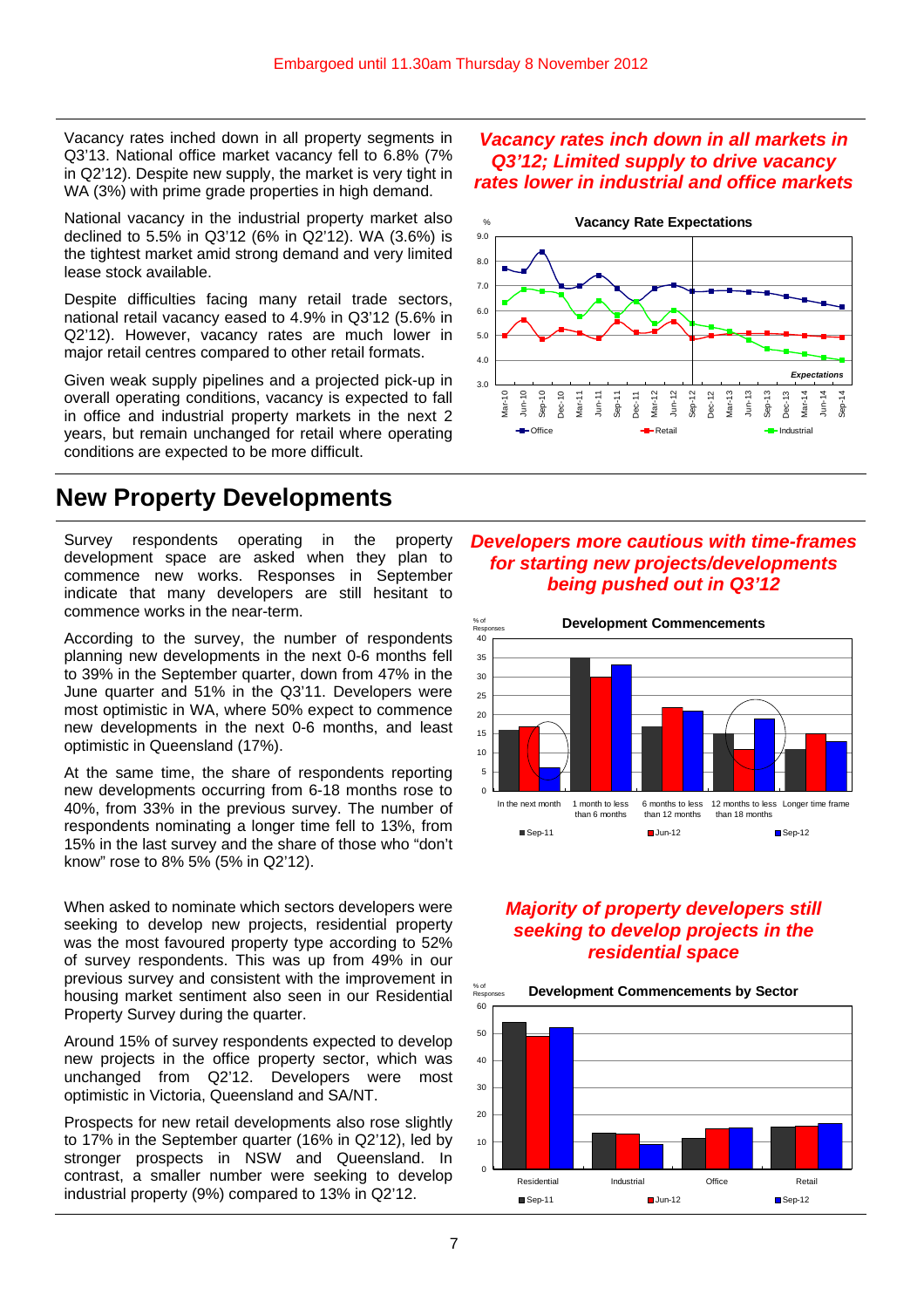Of respondents looking to undertake new works, 57% are looking to do so with land-banked stock held for future development (59% in Q1'12). NSW (33%), Victoria (26%) and Queensland (26%) make up the lion's share of land held for future development.

The share of developers chasing new acquisitions fell to 22% in Q3'12 (26% in Q2'12). Nationally, Victorian developers are most likely to be chasing new stock this quarter (40% of the total national responses) and 29% of all state responses.

There was an increase in national respondents looking to refurbish existing stock to 16% in Q3'12, from 11% in Q1'12, with refurbishments more likely to occur in NSW.

Overall, these trends suggest that developers may be thinking of pulling back from the market extending the long period of caution seen in the development market.

#### *Developers look to be pulling back from the market, extending the long period of caution seen in the development market*



### *Debt and equity funding was seen as more difficult in the September quarter; conditions expected to improve slightly in both channels over the next 3-6 months but remain negative. Fewer respondents also planning to source more capital in the short-term*



Debt funding continues to be perceived as a problem for property developers. A net balance of -25% of survey respondents nationally reported more difficult conditions for sourcing debt to fund new developments in Q3'12, up from -24% in Q2'12. SA/NT (-47%) and Victoria (-28%) were the most pessimistic states, while WA (-17%) and Queensland (-21%) were the most optimistic. Around 22% of survey respondents also reported that they had no new borrowing requirements in the past 3 months, but this share is expected to fall to 17% in the next 3-6 months.

Survey respondents are predicting that debt conditions will improve modestly in the next 3-6 months, with a net balance of -18% anticipating more difficult conditions, compared with a net balance of -21% anticipating more difficult conditions in our last survey. SA/NT (-30%) and Victoria (-28%) remain the most pessimistic states, with Queensland (-10%) and NSW (-11%) the most optimistic states.

Raising equity was also seen as more difficult in Q3'12 with a net balance of -27% reporting more challenging conditions (-24% in Q2'12). Victoria (-32%) and SA/NT (-29%) were the most pessimistic states and WA (-17%) the most optimistic.

Raising equity is expected to be only marginally easier in the next 3-6 months, with the net balance expecting more difficult conditions falling to -23%. Whereas Victoria (-27%) remains the most pessimistic state, SA/NT (-18%) is expected to be the least pessimistic, while conditions are expected to be more difficult in WA according to a net balance of -24%. Around 26% survey respondents also reported that they had no equity requirements in the last 3 months, but that share is expected to fall slightly to 23% in the next 3-6 months.

Fewer survey participants are optimistic about their short-term capital raising plans, with the share of respondents planning on sourcing more capital over the next 6 months falling to 28% (32% in Q2'12). The number of respondents with no sourcing intentions also rose to 60% (57% in Q2'12). Longer-term intentions were unchanged, with 36% expecting to source capital over the next 6-12 months and 41% over the next 12-24 months. The share of respondents who are "not sure" about their future capital raising plans is still quite high suggesting that many developers remain uncertain about the future operating environment.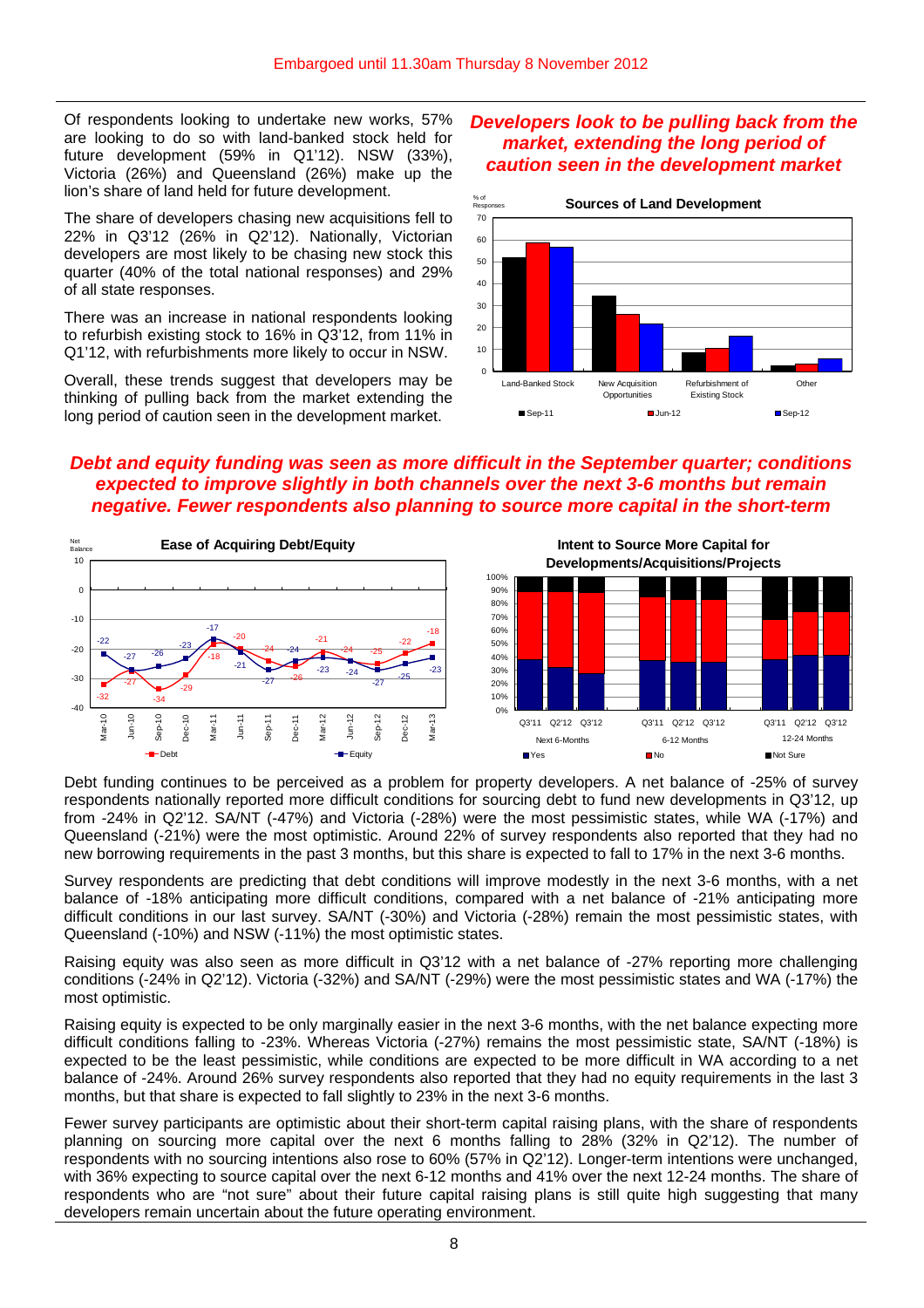Expectations on bank pre-commitment requirements for new developments fell for the second straight quarter to 58% in Q3'12. Queensland (63%) and Victoria (61%) were the most negative states on bank conditions. WA (49%) and NSW (52%) were the most positive states with regards to average pre-commitment expectations to secure development funding.

Of those respondents who elected to predict the next 6 month period, a negative net balance of -12% nationally expect a higher pre-commitment requirement to secure funding for new developments by Q1'13. Victoria (-22%) is the most pessimistic state and Queensland (-2%) and WA (-4%) the most optimistic states.

Pre-commitment requirements are expected to continue easing in the next 12 months with a net balance of -1% predicting improving conditions. Queensland (+11%) and WA (+10%) are the most positive states, while Victoria (-12%) is the most pessimistic state.

### *Bank pre-commitment requirements fall again in Q3'12 and are expected to soften further over next 3-6 months*



#### *Consumer confidence still the main challenge for property firms but regulation/red-tape and stock levels rising. Rising costs to impact property businesses most over next year*



Consumer confidence is still seen as the most critical challenge facing property businesses over the next 12 months. Moreover, the extent of concern among our survey panel is rising, with the share of survey respondents citing this factor as a critical challenge rising to 23% in Q3'12, up from 20% in Q2'12. NSW (27%), Victorian (24%) and SA/NT (24%) respondents were most concerned about consumer confidence.

Government regulation, red tape and bureaucracy was seen as the next biggest challenge and it is also growing, with around 14% identifying it as a critical challenge over the next 12 months, up from 13% in Q2'12. Respondents were most concerned in Queensland (24%) and least concerned in WA (7%).

Availability of stock/stock levels/suitable stock was identified by our survey respondents as the third biggest challenge for property businesses in the next 12 months. Around 12% nominated this factor as a critical challenge in Q3'12, up from 8% in Q2'12 and just 6% one year earlier, with these concerns much more pronounced in WA (23%). We also note increasing concerns over cost levels (especially in SA/NT) and staffing issues (especially in WA and NSW) over the past year.

The extent of concern over financial and economic market volatility and global economic conditions is, however, falling as the latest business survey indicators from the big advanced economies suggest that their economic slowdown has paused, while equity and commodity markets have recovered earlier losses. These concerns, however, are much more pronounced in WA, where the state economy is more heavily exposed to global commodity price cycles.

We also ask our survey respondents to identify key issues and assess their impact on their businesses over the next 12 months. Business costs (especially in SA/NT, Queensland and NSW) are expected to have the biggest impact on businesses over the next year and a bigger impact than predicted in the last survey. Global economic volatility (NSW, Queensland and WA) is the next biggest factor, although the level of concern is slightly less than in Q2'12. Product pricing (NSW), stock availability (NSW and WA) and unemployment rates (especially in Victoria and Queensland) are expected to have the next biggest impacts.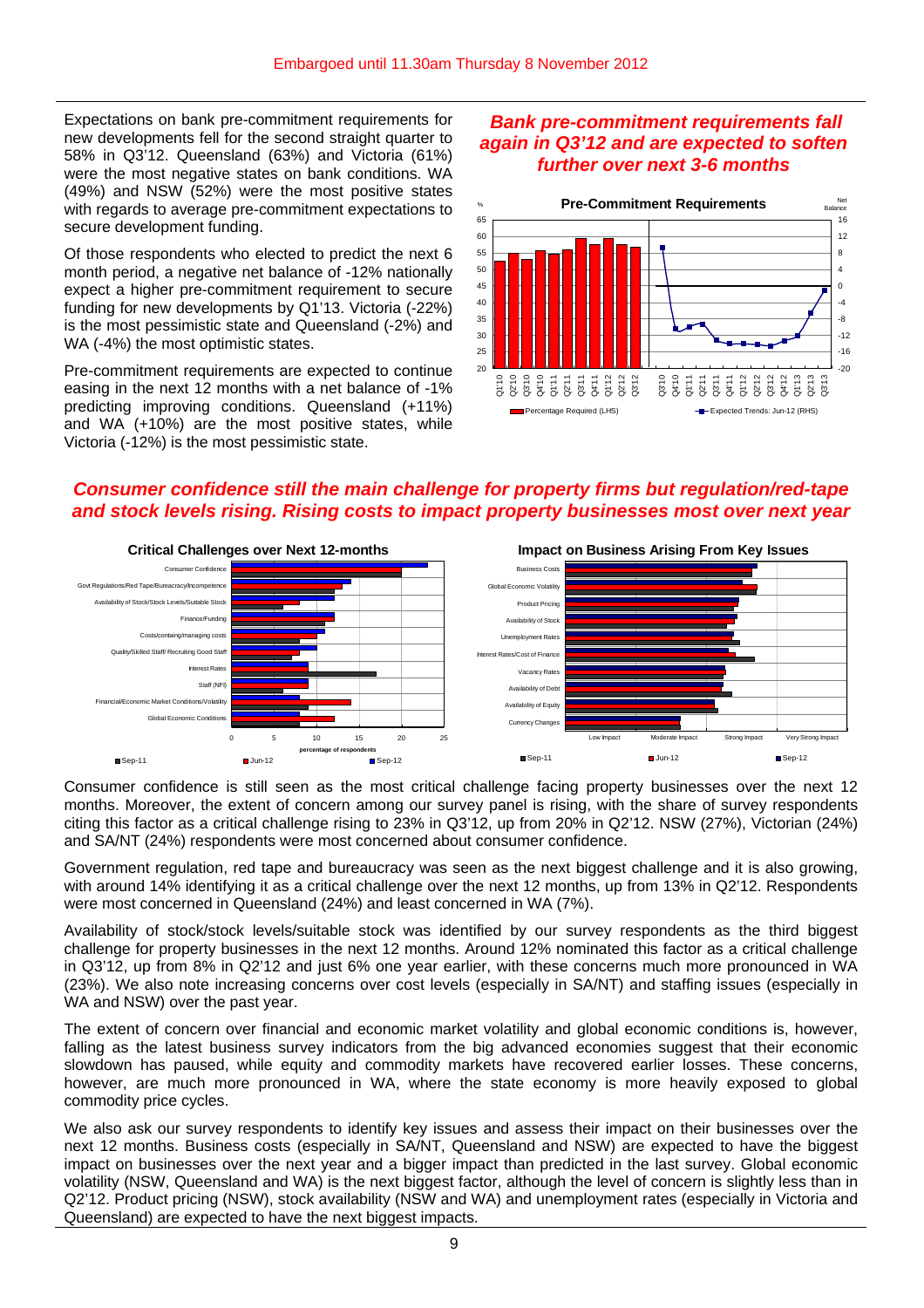Survey respondents on average predict that interest rates will continue falling in the next 12 months, but the size of future cuts is smaller than previously expected.

In our September survey, respondents on average said they expected interest rates to fall by around 35 bps in the next 6 months and around 50 bps over the next year. However, survey respondents on average now expect rates to fall by just 25 bps over the next 6 months and 25 bps over the next 12 months.

While interest rates were kept on hold in November, an easing bias persists at the RBA. In reading through the statement, however, there is no clear intent to act on the easing bias. NAB currently favours another interest rate cut in February (after the next CPI Results). After that, the risk of further cuts will remain for much of 2013, depending on inflation, house prices, activity, commodity prices, the AUD and the extent of the mining investment slow down.

*Survey respondents predict that interest rates will continue falling over the next 12 months, but size of future rate cuts smaller than previously expected* 



## **About the Survey**

In April 2010, NAB launched the inaugural NAB Quarterly Australian Commercial Property Survey with the aim of developing Australia's pre-eminent survey of market conditions in the Commercial Property market. The large external panel of respondents consisted of Real Estate Agents/Managers, Property Developers, Asset/Fund Managers and Owners/Investors. Given the large number of respondents who are also directly exposed to the residential market, NAB expanded the survey questionnaire to focus more extensively on the Australian Residential market. Around 250 panellists participated in the September 2012 Survey and the breakdown of our Survey respondents - by location, property sector and business type - are shown below.

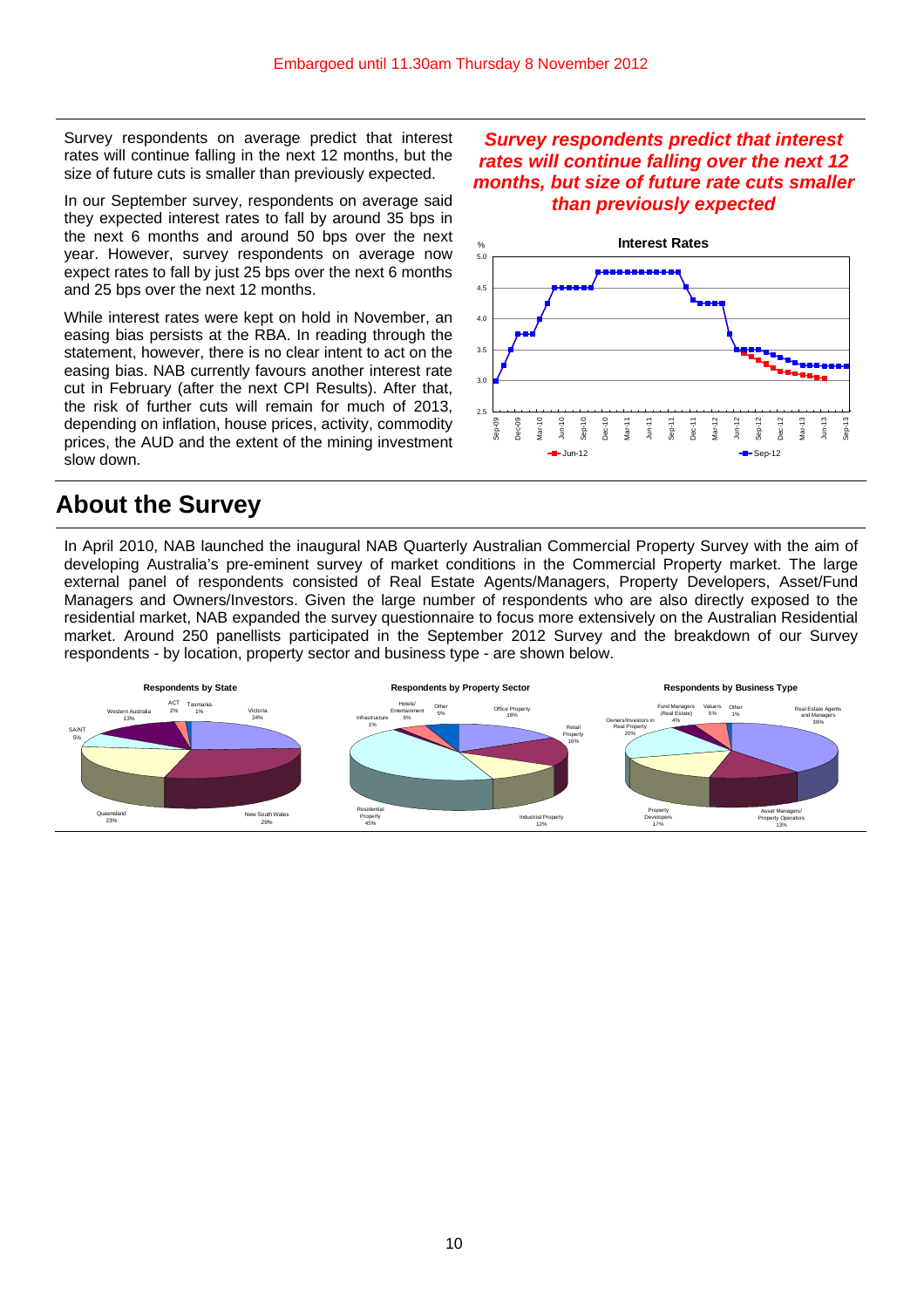# **Tables**

# **Survey Respondents Expectations: September 2012**

## **Capital Values (%)**

| <b>OFFICE</b>     | <b>Victoria</b> | <b>NSW</b> | Queensland | <b>WA</b> | <b>SA/NT*</b> | <b>AUSTRALIA</b> |
|-------------------|-----------------|------------|------------|-----------|---------------|------------------|
| Sep-12            | $-0.7$          | $-0.5$     | $-1.5$     | 1.3       | $-0.7$        | $-0.6$           |
| Mar-13            | 0.0             | $-0.4$     | $-1.1$     | 1.3       | 0.0           | $-0.3$           |
| Sep-13            | 1.2             | 0.5        | $-0.6$     | 1.2       | 0.4           | 0.4              |
| Sep-14            | 3.1             | 1.1        | 1.5        | 2.6       | 1.6           | 1.8              |
|                   |                 |            |            |           |               |                  |
| <b>RETAIL</b>     | <b>Victoria</b> | <b>NSW</b> | Queensland | <b>WA</b> | <b>SA/NT*</b> | <b>AUSTRALIA</b> |
| Sep-12            | $-2.3$          | $-1.9$     | $-1.3$     | $-0.3$    | $-0.6$        | $-1.6$           |
| Mar-13            | $-2.8$          | $-1.9$     | $-0.9$     | 0.0       | $-0.6$        | $-1.7$           |
| Sep-13            | $-2.6$          | $-1.6$     | 0.6        | 1.3       | 0.6           | $-1.0$           |
| Sep-14            | $-1.6$          | $-0.7$     | 1.4        | 1.3       | 1.9           | $-0.2$           |
|                   |                 |            |            |           |               |                  |
| <b>INDUSTRIAL</b> | <b>Victoria</b> | <b>NSW</b> | Queensland | <b>WA</b> | <b>SA/NT*</b> | <b>AUSTRALIA</b> |
| Sep-12            | $-2.9$          | $-0.4$     | $-0.4$     | 0.0       | n.a           | $-0.7$           |
| Mar-13            | $-2.5$          | $-0.2$     | 0.2        | 0.5       | n.a           | $-0.3$           |
| Sep-13            | $-1.4$          | 1.3        | 2.5        | 1.3       | n.a           | 1.3              |
| Sep-14            | $-0.5$          | 2.4        | 5.0        | 1.8       | n.a           | 2.8              |

## **Gross Rents (%)**

| <b>OFFICE</b>     | <b>Victoria</b> | <b>NSW</b> | Queensland | <b>WA</b> | <b>SA/NT*</b> | <b>AUSTRALIA</b> |
|-------------------|-----------------|------------|------------|-----------|---------------|------------------|
| Sep-12            | $-0.4$          | $-0.9$     | $-1.8$     | 0.6       | 0.4           | $-0.7$           |
| Mar-13            | $-0.2$          | $-0.7$     | $-1.2$     | 0.3       | 0.7           | $-0.5$           |
| Sep-13            | 1.1             | 0.1        | $-0.6$     | 0.9       | 1.5           | 0.3              |
| Sep-14            | 2.8             | 1.6        | 1.7        | 1.3       | 2.3           | 1.8              |
|                   |                 |            |            |           |               |                  |
| <b>RETAIL</b>     | <b>Victoria</b> | <b>NSW</b> | Queensland | <b>WA</b> | SA/NT*        | <b>AUSTRALIA</b> |
| Sep-12            | $-2.3$          | $-1.9$     | $-2.8$     | $-2.5$    | 0.0           | $-2.1$           |
| Mar-13            | $-2.4$          | $-2.1$     | $-2.4$     | $-1.8$    | 0.0           | $-2.1$           |
| Sep-13            | $-2.2$          | $-2.1$     | $-1.6$     | $-0.6$    | 0.6           | $-1.7$           |
| Sep-14            | $-1.1$          | $-1.5$     | $-0.3$     | 0.2       | 1.9           | $-0.8$           |
|                   |                 |            |            |           |               |                  |
| <b>INDUSTRIAL</b> | <b>Victoria</b> | <b>NSW</b> | Queensland | <b>WA</b> | <b>SA/NT*</b> | <b>AUSTRALIA</b> |
| Sep-12            | $-1.3$          | $-0.3$     | $-0.5$     | 0.3       | n.a           | $-0.4$           |
| Mar-13            | $-1.0$          | 0.4        | 0.1        | 0.5       | n.a           | 0.2              |
| Sep-13            | $-0.8$          | 1.9        | 1.3        | 1.9       | n.a           | 1.5              |
| Sep-14            | 0.0             | 2.8        | 3.1        | 2.1       | n.a           | 2.5              |

## **Vacancy Rates (%)**

| <b>OFFICE</b>     | <b>Victoria</b> | <b>NSW</b> | Queensland | <b>WA</b> | <b>SA/NT*</b> | <b>AUSTRALIA</b> |
|-------------------|-----------------|------------|------------|-----------|---------------|------------------|
| Sep-12            | 5.8             | 7.9        | 7.8        | 3.0       | 5.5           | 6.8              |
| Mar-13            | 6.0             | 7.9        | 7.5        | 3.3       | 6.0           | 6.8              |
| Sep-13            | 6.0             | 8.1        | 7.0        | 3.3       | 5.0           | 6.7              |
| Sep-14            | 5.4             | 7.6        | 5.8        | 4.3       | 4.5           | 6.1              |
|                   |                 |            |            |           |               |                  |
| <b>RETAIL</b>     | <b>Victoria</b> | <b>NSW</b> | Queensland | <b>WA</b> | SA/NT*        | <b>AUSTRALIA</b> |
| Sep-12            | 4.1             | 5.1        | 6.3        | 4.2       | 5.0           | 4.9              |
| Mar-13            | 4.2             | 5.6        | 5.8        | 4.2       | 5.7           | 5.1              |
| Sep-13            | 4.6             | 6.0        | 5.0        | 3.8       | 4.3           | 5.1              |
| Sep-14            | 4.0             | 6.3        | 4.3        | 3.8       | 4.0           | 4.9              |
|                   |                 |            |            |           |               |                  |
| <b>INDUSTRIAL</b> | <b>Victoria</b> | <b>NSW</b> | Queensland | <b>WA</b> | SA/NT*        | <b>AUSTRALIA</b> |
| Sep-12            | 4.6             | 7.0        | 6.1        | 3.6       | n.a           | 5.5              |
| Mar-13            | 3.8             | 6.8        | 5.9        | 3.3       | n.a           | 5.2              |
| Sep-13            | 3.5             | 6.0        | 4.6        | 3.3       | n.a           | 4.5              |
| Sep-14            | 3.0             | 5.6        | 3.7        | 3.6       | n.a           | 4.0              |

*\* Limited sample size*